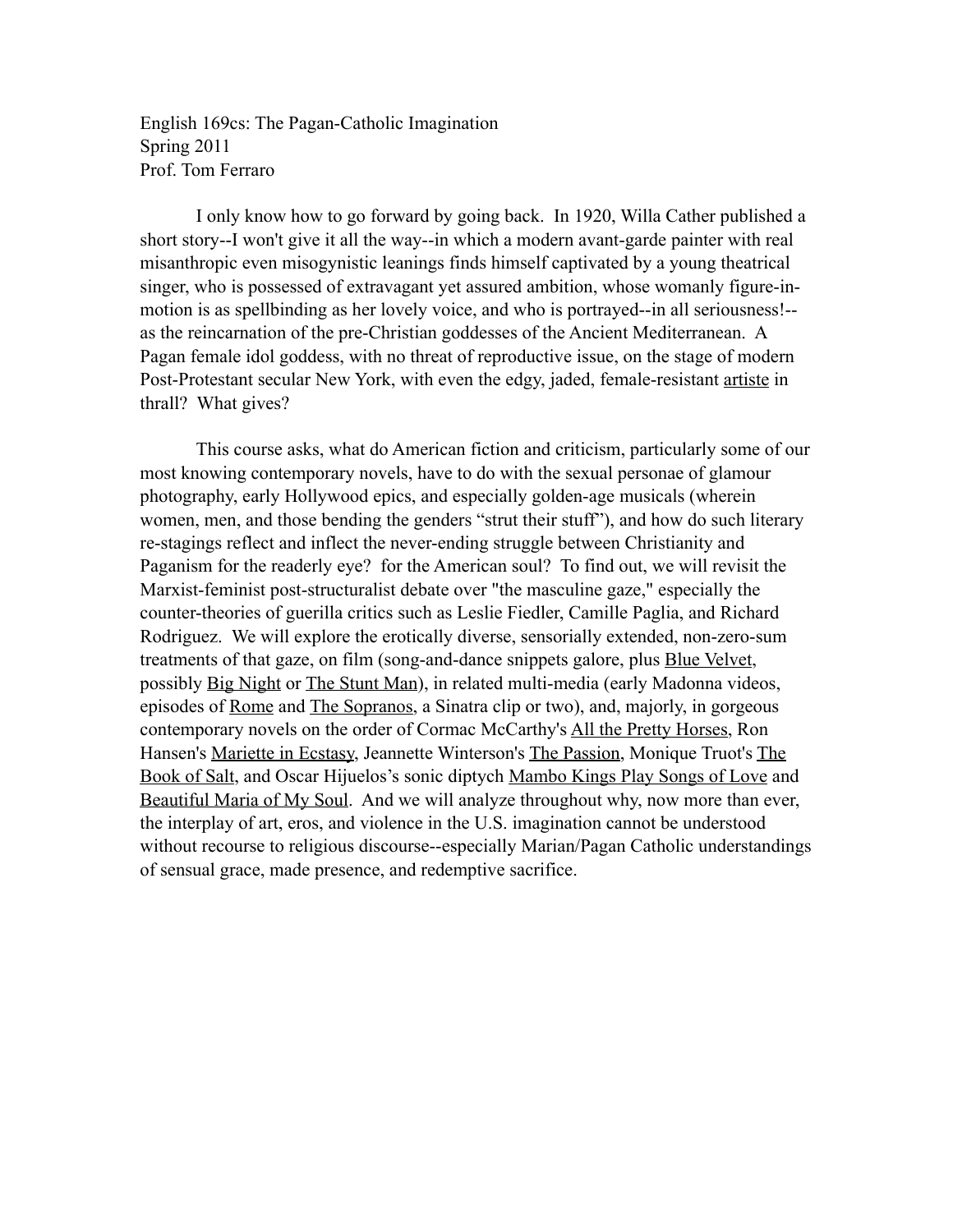## English 169cs: The Pagan-Catholic Imagination Spring 2011 Prof. Tom Ferraro (with Jackie Cowan)

The novel is, however, essentially a Protestant genre, and begins, in effect, by removing the gilded crosses, the polychrome marbles, and the stained glass from the house of fiction.

Leslie A. Fiedler, 1960

### COMING ATTRACTIONS

----

I. DEMYSTIFYING THE MALE GAZE John Berger, Ways of Seeing (1972), esp. 2-3, 6-7 Laura Mulvey, "Visual Pleasure and Narrative Cinema" (1975; written, 1973) Mad Men, Season 2 episode 6

II. LOOKING LIKE A PAGAN-CATHOLIC Camille Paglia, Sexual Personae (1990), chs. 1-4, 8, 19, 24 interviews; Greil Marcus review Song-and-Dance Clips Madonna Immaculate Video Collection (1990); "Justify My Love" 80s performance clips; Madonna studies essays HBO's Rome (2005; 2007), episodes/clips

III. SCOPING OUT QUEERNESS David Lynch, dir., Blue Velvet (1986) Rodriguez: "Credo," "Late Victorians," "Prince and I" Richard Rush, dir., The Stunt Man (1982) Quentin Tarantino, dir., Pulp Fiction (1994)

IV. RE-IMAGING THE GREAT AMERICAN NOVEL, CIRCA 1990 Willa Cather, "Coming, Aphrodite" (1920) Cormac McCarthy, All the Pretty Horses (1992) Leslie A. Fiedler, "Come Back"; Love & Death in the American Novel, chs. 1-2 Oscar Hijuelos, The Mambo Kings Play Songs of Love (1989)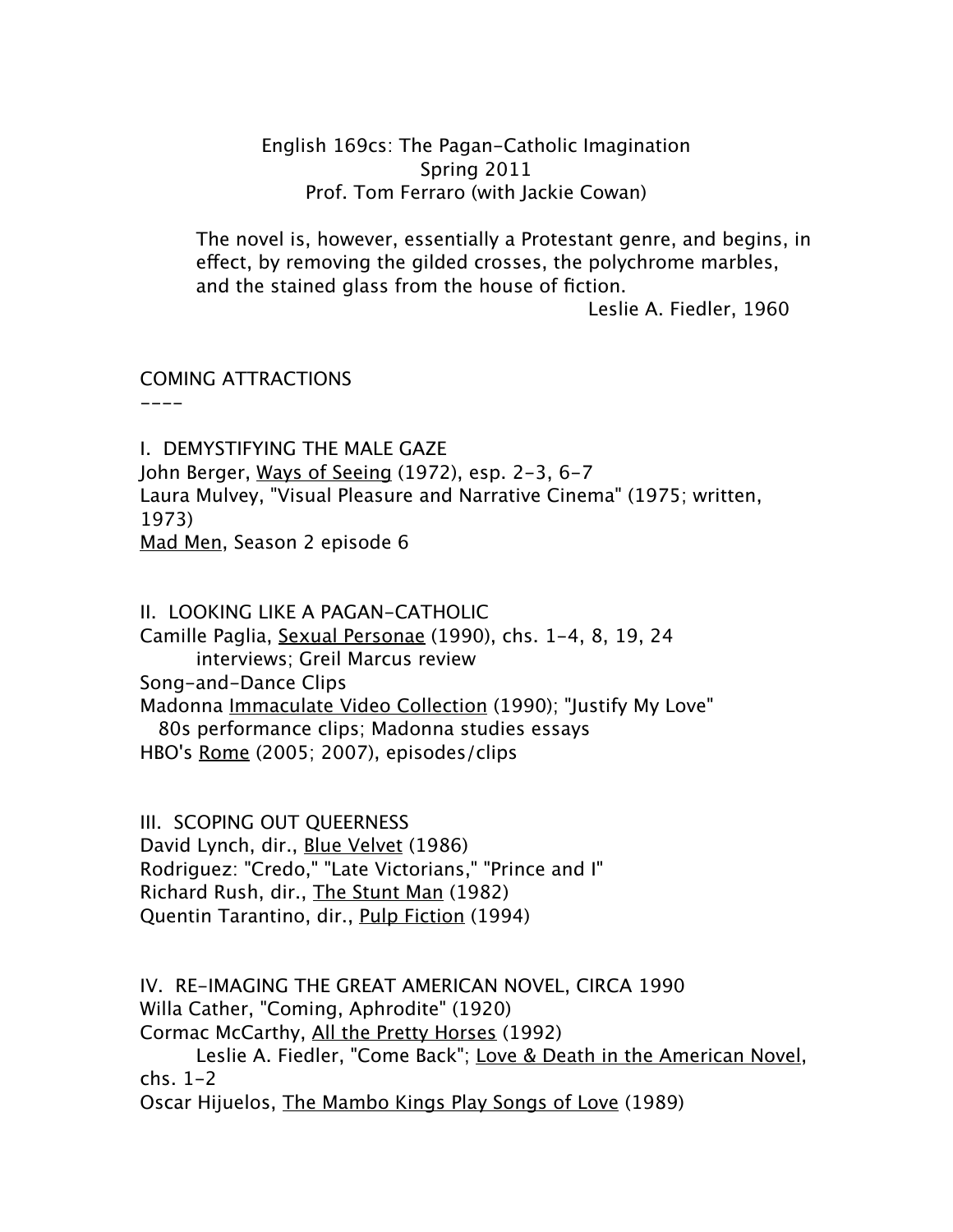heartily recommended: Hijuelos, Beautiful Maria of My Soul (2010) Ron Hansen, Mariette in Ecstasy (1991)

#### $----$

# CREDITS: Excerpts from Scarlet Letter, Billy Budd, Their Eyes Were Watching God Ferraro, "Cultural Studies Between Heaven and Earth"

### DAY-BY-DAY-BY-NIGHT

It was the pagan part of Catholicism that he loved,--"Bare Ruined Choirs, where late the sweet birds sang"--and the Puritan part of Protestantism, its Malvolio-ism, that he feared.

Adam Gopnik, of Shakespeare, 2004

- T Jan 18 John Berger, Ways of Seeing, esp. 2-3, 6-7 EXERCISE?
- Th Jan 20 Laura Mulvey, "Visual Pleasure and Narrative Cinema" w/clips
- M Jan 24 SCREENING: Mad Men, Season 2 Episode 6
- T Jan 25 discussion of Mad Men; Susan Bordo, "Material Girl," 265-81
- Th Jan 27 Camille Paglia, Sexual Personae, ch. 1 interviews w/Postman, Bevilacqua, Ferraro
- M Jan 31 SCREENING OF PAGLIA CLIPS? or FIESTA?
- T Feb 1 Sexual Persona, chs. 2-5, 8 (19, 24); Greil Marcus review
- Th Feb 3 ditto, w/ film clips (PCI disc plus cuts... Coca-Cola Kid, Some Like it Hot?)
- M Feb 7 SCREENING: Madonna, Immaculate Video Collection
- T Feb 8 Madonna discussion
- Th Feb 10 Bordo, 281-89; Kaplan, "Madonna Politics"; Ferraro, "Diva"
- M Feb 14 SCREENING? "Justify My Love"; from Ciao, Italia and/or Blonde Ambition
- T Feb 15 Madonna discussion; essays by Schwichtenberg; E. Floyd
- Th Feb 17 Willa Cather, "Coming, Aphrodite"; ESSAY DUE
- M Feb 21 SCREENING: Blue Velvet
- T Feb 22 discussion of Blue Velvet; Moon essay?
- Th Feb 24 Richard Rodriguez, "Late Victorians" w/ "Credo"
- M Feb 28 SCREENING: The Stunt Man
- T Mar 1 discussion of The Stunt Man
- Th Mar 3 Rodriguez, "The Prince and I" Lawrence of Arabia clip; Ferraro, "Not-Just-Cultural Catholicism"?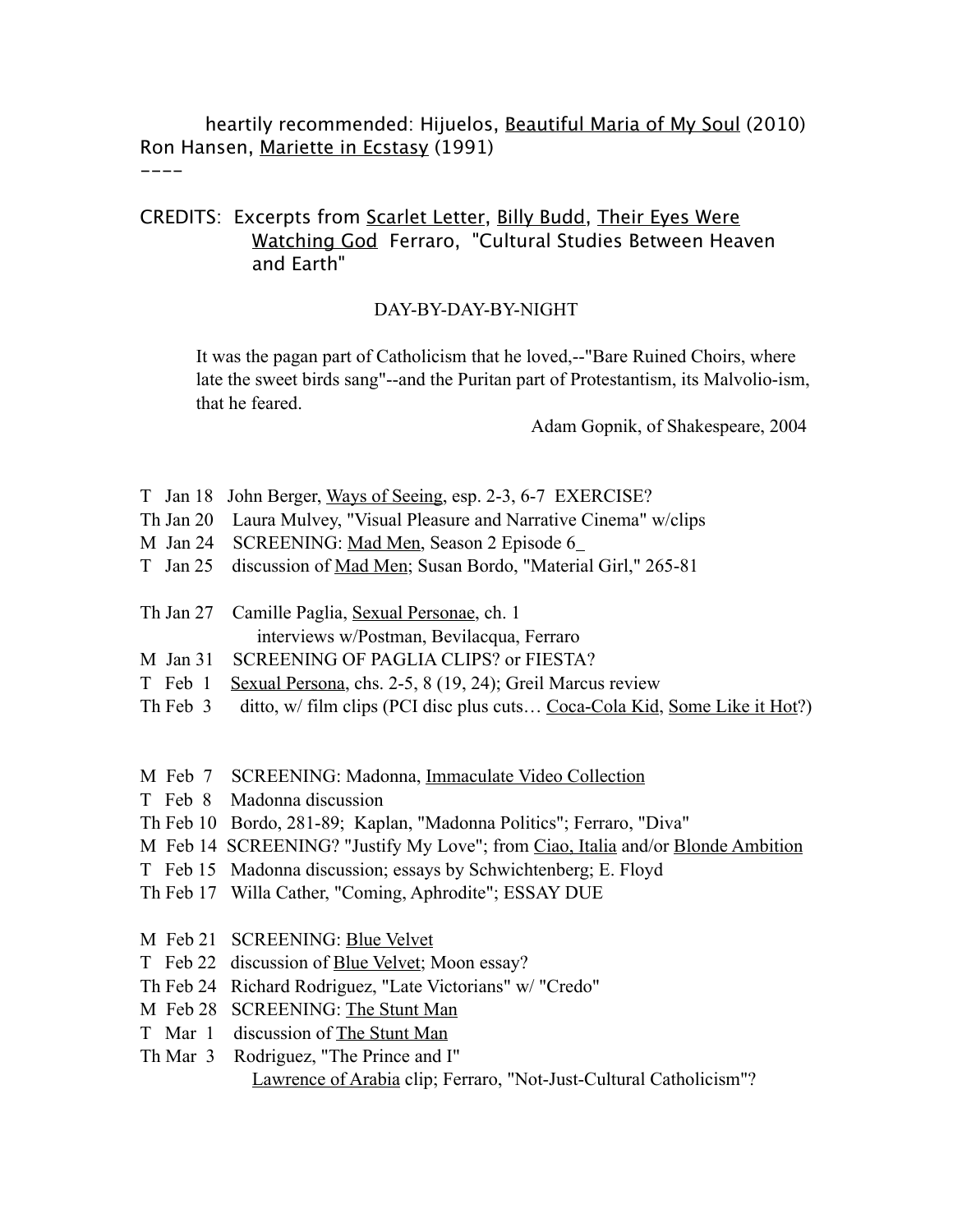#### SPRING BREAK

- M Mar 14 SCREENING: <u>Rome</u> Season 1 episodes 1,8; also: check out youtube clips
- T Mar 15 Rome discussion
- Th Mar 17 Rome w/in-class clips from Sign of the Cross, Spartacus, Ben Hur (1925)
- M Mar 21 ESSAY DUE; SCREENING: Pulp Fiction?
- T Mar 22 Leslie Fiedler, "Come Back to the Raft Ag'n"; Love & Death, chs. 1 & 2
- Th Mar 24 Cormac McCarthy, All the Pretty Horses, Book I
- T Mar 29 Books II, III
- Th Mar 31 Book IV
- T Apr 5 The Mambo Kings Play Songs of Love, Intro Single ("It was a Saturday Afternoon" AND Side A ("In the Hotel Spendor 1980"), pages to be announced (13-191 in the recent edition I have)
- Th Apr 7 The Mambo Kings, rest of Side A and more (also Soundtrack from MK)
- T Apr 12 finish
- Th Apr 14 Mariette in Ecstasy, Part 1
- T Apr 19 Part 2
- Th Apr 21 Part 3; Ferraro's piece
- M Apr 25 FINAL ESSAY DUE?
- T Apr 26 Openings to Scarlet Letter, Billy Budd, Their Eyes Were Watching God Ferraro, "Cultural Studies Between Heaven and Earth"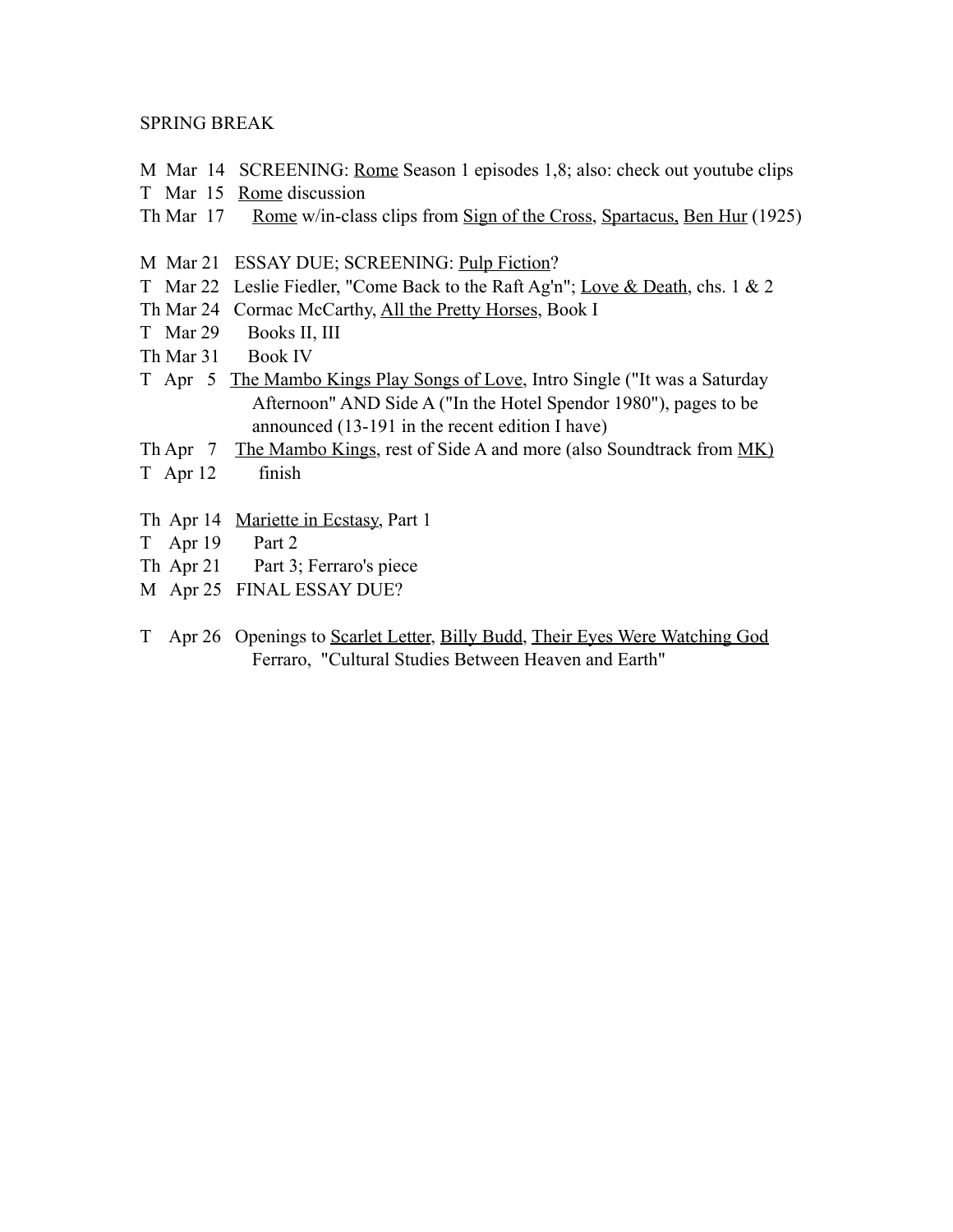### TEMPTATIONS--AND CAUTIONS

Perhaps the whole odd shape of American fiction arises simply (as simplifying Europeans are always ready to assure us) because there is no real sexuality in American life and therefore cannot very well be any in American art.

Leslie Fiedler, 1960

 O, Lord, fount of Desire and its source, have mercy on these Thy servants who have followed the words of their flesh in the innocence of its singleness.... Who have, in unity with its precepts (believing they were spoken in your voice,) turned their backs on the sweetness of habit, lost the regard of their fellows, endured the world's shame, suffered remorse, the abandonment of those by whom they knew and named and recognized themselves.

Mary Gordon, 1998

Preparation (reading, rereading; screening, rescreening), attendance (maximum three skips plus flu exemptions), and participation (including expressive silence) are mandatory and count heavily towards the final grade. You will write (informal) analytic exercises to start and several essays (spirited enactments, both trenchant and performative, clean mechanics) to develop and complement and synthesize what we're pursuing in class (final project to be determined). Count on more than one session at the screen per essay, or everyone is going to be unhappy. I have too many obligations this semester to countenance extensions on the writing; better plan ahead for econ exams, basketball games, and job interviews. Shifts in barometric pressure need to be honored, but take the penalty without discussion.

All texts are available from the Duke Textbook Store in COMMON editions. Buy them. Mark them up. And keep'em. (Book costs are a tiny percentage of tuition, room, and board; talk to me, however, if expenses cut--I often have extras copies looking for owners.)

I have put copies of our featured video material on reserve in Lilly. Still, you may want to procure: Madonna's Immaculate Video Collection on DVD (individual videos available on youtube etc.), also Rome (both seasons available in one box--immensely entertaining) and Pulp Fiction. I feel especially drawn to showing you The Stunt Man because it is currently out of print.

------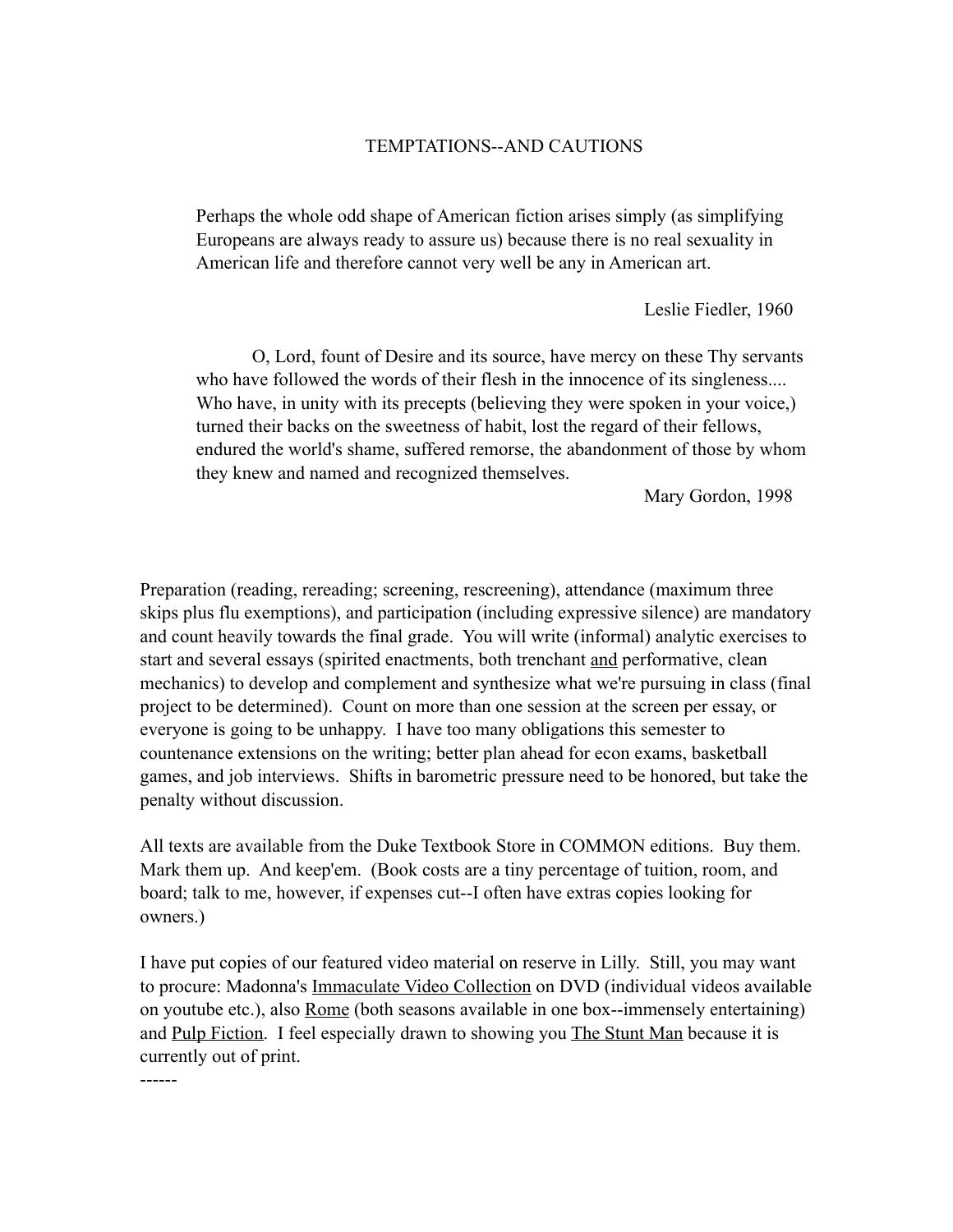Format is Mediterranean dinner theatre, in jazz cadence: coming to class means being prepared to think with and against the texts, with and against each other. Say what you have to say, if only to exact an accounting, especially from me. Respond to hot-air with requisite chill, or, better yet, call it out; but don't get (just) catty under your breath. Enjoy the vernacular--as first-response, ironic counterpoint, or idiom of ultimate concern.

Bring your A-game every day, or be gone. As Don Vito once put it to Al Capone: "If you do not wish my friendship, so be it. But I must tell you that the climate in this city is damp; unhealthy for Neapolitans, and you are advised never to visit it." I ironize here the role that Sicilian pique plays in my determination of final grades, but not the risk you take if you don't grace us, regularly and intelligently, with (some combination of) curiosity, skepticism, confusion, recognition, rue, anger, insistence, lusciousness, fear, transport, and love. Think Madonna, think Prince--or, for those still working on their courage, The Not-So-Cowardly Lion. -------

The Internet, like the library, can be a great source of biography, context, and even interpretation, but approach what you find there (even the academic essay, proffered by a scholarly data base) with a critical eye, disciplined by your own close analysis. There's a lot of mediocrity--and worse--out there. The problem is not just the loosey-goosey way in which some information sources go about their business, but the glibness of thought that comes with the ease of computer-facilitated textual production--"skimming" and "scanning" and "sampling" as forms of <u>engagement</u>? ("I want to be known by you as me," Bobby Darin sings)--including the nefarious illusion that information=knowledge. Pass along the good stuff, though, getting it right (where have you gone, E. R. Murrow?) and making sure you cite (as a hedge against the new plagiarisms).

-------

Should the Fates wing you away to Singapore, then forwarding an essay by e-mail is a god-send. But in general using an e-mail attachment for delivery is an unwarranted transfer of work and expense. Hard copies only, please. ------

Wisdom for the cyber age: email can be fetching, and it can facilitate thought by releasing the censor-valve. But because you have little to no control over the context of its reception, tonal nuance is a problem. So feel free to burst eloquent or quizzical, but find some other way if negative emotion is entailed. E-mail is no way to ask a favor from an individual. Come see me, or at least pick up a phone. (Remember that even a land line communicates only 50% of what has been voiced; less still, a cell. Nuance, anyone?) ------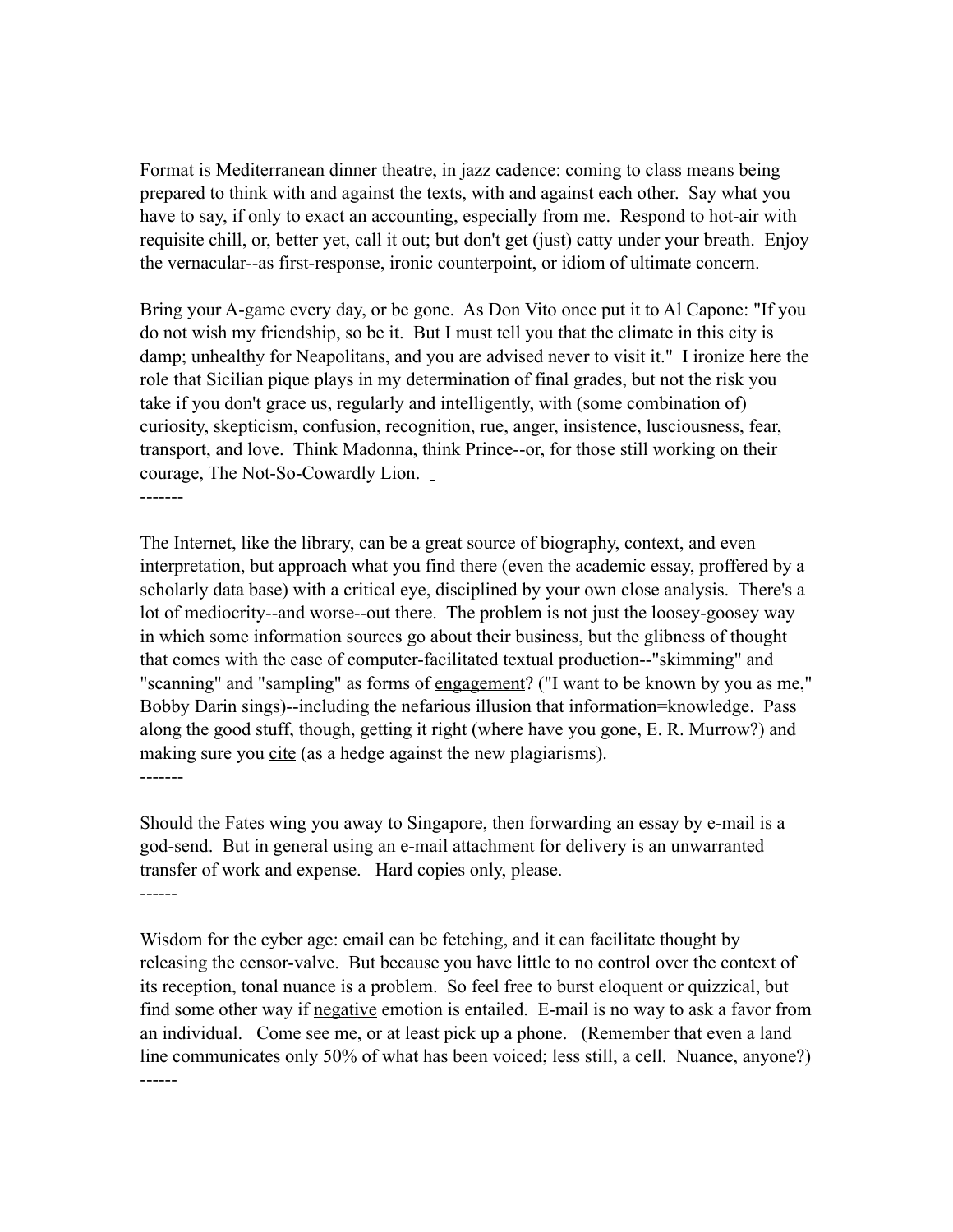Involved and multiple readings of each given text are the name of the game, but do so as much as humanly possible in sync with the rest of the class. Don't read editorial introductions, afterwards, Net-Postings of whatever sort, or even the back of the cover if you can help it (as if!) until you've read the thing itself.

"Villanelle, whose talent it is to look at everything at least twice, taught me to find joy in the most unlikely places and still to be surprised by the obvious."

Jeanette Winterson, The Passion (1987)

Prof. Tom Ferraro Jackie Cowan 323 Allen Building, tel. 684-3718 jacqueline.cowan@duke.edu ferraro@duke.edu "office" hours: to be determined

Initial Spring Office Hours: T, 4-5 pm; Th, 2:45-4 pm; other times, by appointment

Do come to office hours, or say "hi" whenever you can. I am inviting you not to play sycophant but to teach me with whom I am working this semester. You are also welcome to email, especially to exchange ideas; but virtual contact has its limits. ("Closeness only counts in horseshoes and grenades"--or so, analog reminds us.) Make the time, take the time, get a life, this time get this life; or fugadabout it. ------

If, on autopilot, you flip open your cellphone or plug into your i-pod on the way out of class, you've missed your chance to talk to other denizens of English 169. University of Phoenix, anyone?

-------

All electronic devices are to be turned off during class. Period. The issue here is not only the quality of attention but also the sanctity of the classroom we share. -------

Another caution for Duke, Inc., confused, at the millenium, in the era of privatisation, velocity, and the designer self: please do not bring food into the classroom unless it is for everyone. The issue here is not simply about courtesy, which most of us regard (wrongly) as a fussy holdover from Queen Victoria. At immediate stake is the sensorium--the aroma of food is able to incorporate only when the table is open. At larger risk is what Italians call "*amicizia*": to break bread together is to bond blood, while to withhold bread from others is to deny relation. (Beverages are less an issue, esp. those with caffeine, which is the intellect's drug of choice.)